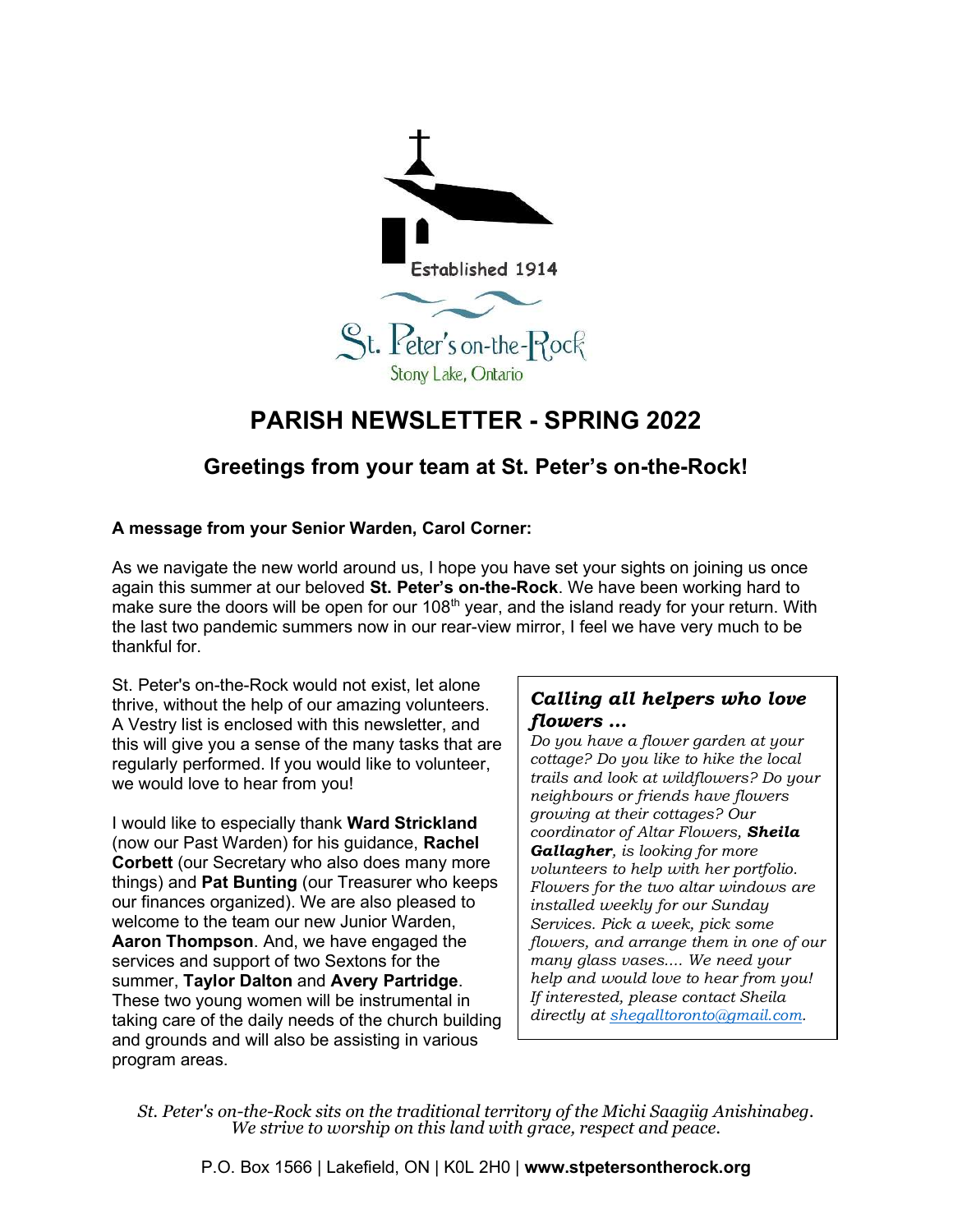When you arrive at the Church this summer you will notice all new siding, door and window trim, and hardwood door sills on the church building and the clergy cottage. And possibly a few other improvements too! We give a heartfelt thank-you to the 35 families who have given so generously to our Restoration Project, and we also thank the Stony Lake Heritage Foundation which has also made a significant contribution. And thanks to **Andrew McDermott**, our capable contractor for this project.

Music has always been central to worship at St. Peter's, and we are indebted to our long-time Music Director, Helen Batten. Helen provided exceptional support for our online services in 2020 and 2021 and like the rest of us, she looks forward to being back in church tickling the keys of the organ and piano and leading us in hymns. Our Music Scholars Program, generously supported by Don (and the late Margaret) Walter and family, is up and running again. This program provides bursaries to promising young musicians. If you are interested in learning more about this program, please reach out to Bern Kelly for further information at bernkelly2222@gmail.com.

Of course, St. Peter's would not be possible at all without the enthusiasm and leadership of our summer Clergy. In July, we will welcome back Major the Rev. Canon Don Aitchison from Port Hope. This will be Don's fourth and final summer with us and he has been instrumental in guiding us safely through two pandemic summers. His video skills and music contributions are also duly noted! We will miss you, Don!

In August, we welcome a new priest: the Rev. Dr. Mary-Cate Garden will be joining us from Ottawa, where she is Incumbent at St. Martin's Anglican Church in the west end of the city. Prior to being called to Ministry, Mary-Cate was an archaeologist and heritage specialist, holding degrees from the University of Toronto, The William and Mary University (Virginia) and Cambridge University. Mary-Cate looks forward to meeting all of you, and at the time of writing this newsletter was waiting to collect a new puppy to bring with her to Stony Lake.

Here are some dates and times to remember for this coming summer:

- Clean-up day is Saturday, June 18<sup>th</sup> starting at 9:30 AM. Feel free to come and help us out! If you plan to join us, bring drinking water and a snack.
- Every Sunday starting July 3<sup>rd</sup>, 10 in total, we will be running our regular services 8:00 AM is Holy Eucharist (a spoken service) and 10:30 AM is our Family Service (Morning Prayer), with music and Sunday School.
- On Sunday, July 10<sup>th</sup>, our Bishop of Trent-Durham, Riscylla Shaw, will be visiting and leading both Sunday services. We hope to host a Vestry Lunch following the family service - stay tuned for the details!
- On Wednesday, July 13<sup>th</sup> St. Peter's will be hosting the Association of Stony Lake Cottagers (ASLC) Ladies Lunch! This is a potluck lunch which raises funds for our partner organization ASLC, and which has been on hiatus for two summers. We hope you will join us! The cost is \$10 for a wonderful lunch and fantastic (female) company. If you wish to volunteer to help, please contact me directly.

St. Peter's on-the-Rock sits on the traditional territory of the Michi Saagiig Anishinabeg. We strive to worship on this land with grace, respect and peace.